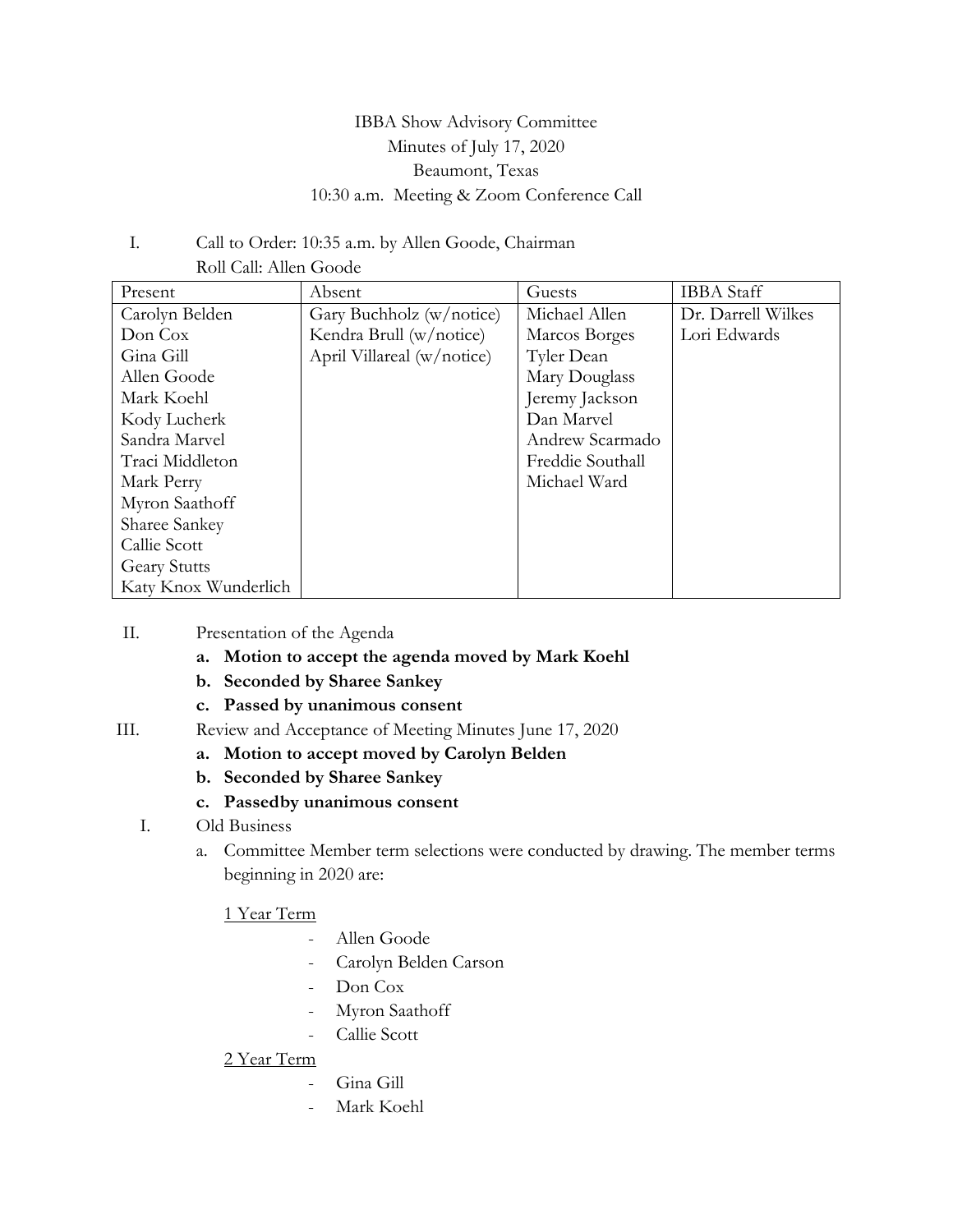- Traci Middleton
- **Geary Stutts**
- Katy Knox Wunderlich

#### 3 Year Term

- Gary Buchholz
- Kody Lucherk
- Sandra Marvel
- Mark Perry
- Sharee Sankey
- b. Goode provided a review of the entries at the Texas Invitational and thanked the committee for the contributions and efforts to make it a success.
	- 206 Entries, breakdown

|       | Brangus females     | 86 |
|-------|---------------------|----|
|       | Brangus bulls       | 35 |
|       | Brangus pairs       | 8  |
|       | Red Brangus females | 26 |
|       | Red Brangus bulls   | 14 |
|       | Red Brangus pairs   | 1  |
|       | Ultra females       | 6  |
|       | Ultra bulls         | 1  |
|       | Ultra pairs         | 0  |
| Total |                     |    |

#### c. Brangus Futurity

- i. Bull weigh in. Good explained the challenges with the lack of appropriate scales and equipment to weigh bulls for the show. It was the general consensus of the Committee to forgo weighing bulls this year.
- ii. The Futurity entries totaled 258 entries with 187 checked in. The breakdown by show
	- Brangus females 82
	- Brangus bulls 32
	- Brangus pairs 6
	- Red Brangus females 37
	- Red Brangus bulls 13
	- Red Brangus pairs 5
	- Ultra females 11
	- Ultra bulls 1
	- $U$ ltra pairs  $\qquad \qquad 0$ Total 187
- iii. The Ethics Committee for Futurity, previously selected is:
	- Carolyn Belden
	- Callie Scott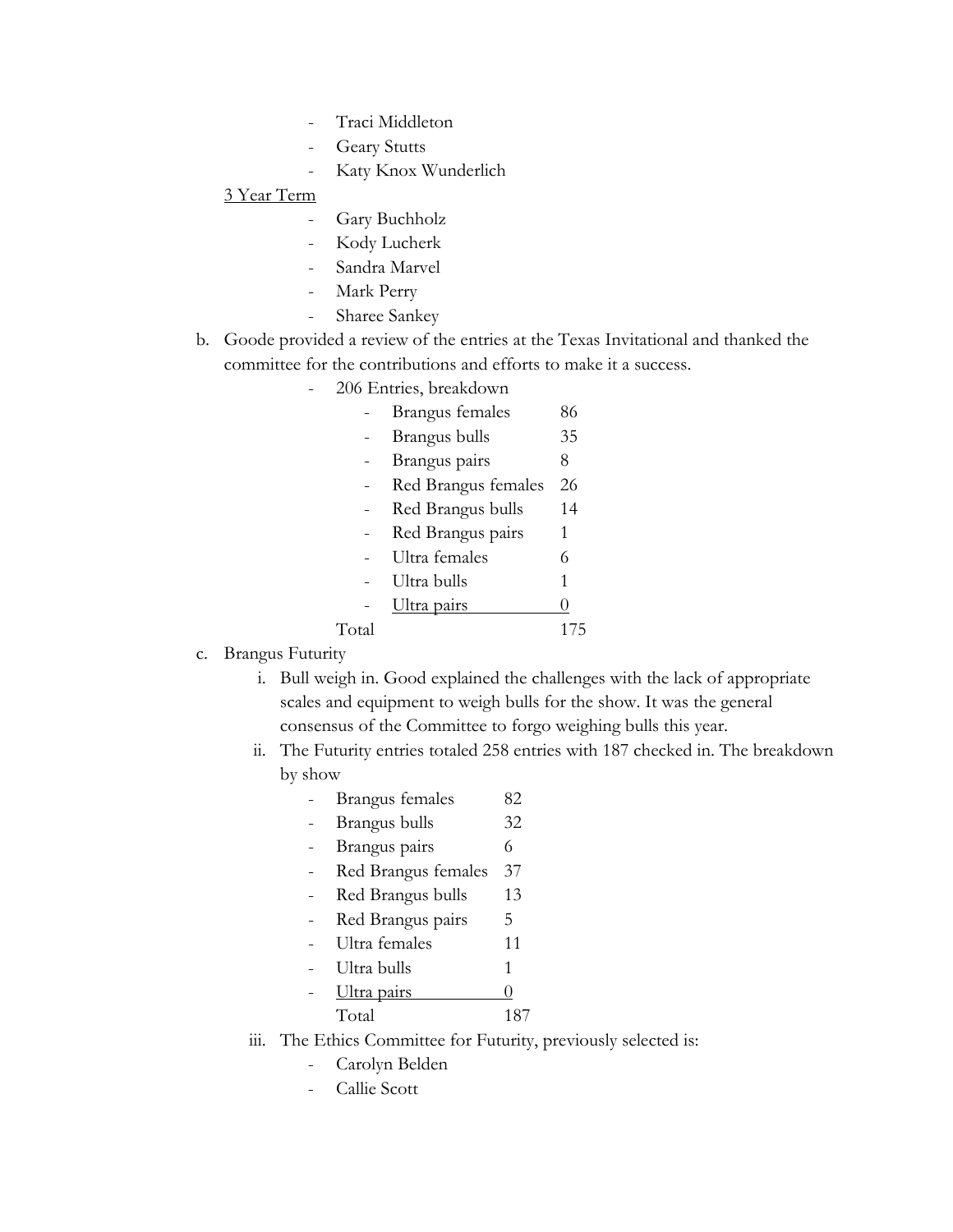- Myron Saathoff
- iv. Check in has been completed. Goode thanked Lori Edwards for having the show so organized.
- v. Exhibitor Social will be snow cones on Friday at 2 to 4 p.m. Goode expressed his appreciation to Katy Knox Wunderlich and Gina Gill for organizing

#### II. New Business

i. IBBA Western National SOE National Point Show. Since the State Fair of Oklahoma is not being held, we have considered the West Texas Fair and The Four States Fair (FSF) in Texarkana. The management of the FSF is very receptive and welcoming to us. The dates of the show would be September 17 – 19, 2020. The FSF is having a livestock only fair. No carnival or rodeo. We would stall in the barn directly outside the arena, show in the arena on Saturday and be able to arrive Wednesday and Thursday. The fair entry fee is \$30. Goode proposed a fee of \$35 so that \$5 to the IBBA can help to differ judges' cost. Dr. Shane Bedwell who had been selected and agreed to judge in Oklahoma City is available and willing to come to Texarkana.

## **A motion was made to hold the Western National at the FSF on September 19, 2020 with an entry fee of \$35.**

- **Moved by Don Cox**

-

- **Seconded by Gina Gill**
- **The motion passed unanimously**
- b. 2020-2021 Standard of Excellence Show Designations Update
	- i. State Fair of Louisiana, still on for now as far as we know
	- ii. Ozark Empire is not willing to require DNA Parent Verification or use a judge from our list.
	- iii. The Arizona National is not willing to require DNA Parent Verification and use a judge from our list.

## **A motion was made to remove Ozark Empire and the Arizona National as Standard of Excellence Shows.**

- **Moved by Myron Saathoff**
- Seconded by Callie Scott
- **The motion passed unanimously**
- iv. San Antonio Livestock Show has selected a judge not on our list, Tim Fitzgerald of Cherry Knoll Farms in Pennsylvania. Discussion ensued with positive comments from Mark Koehl, Myron Saathoff and Sharee Sankey as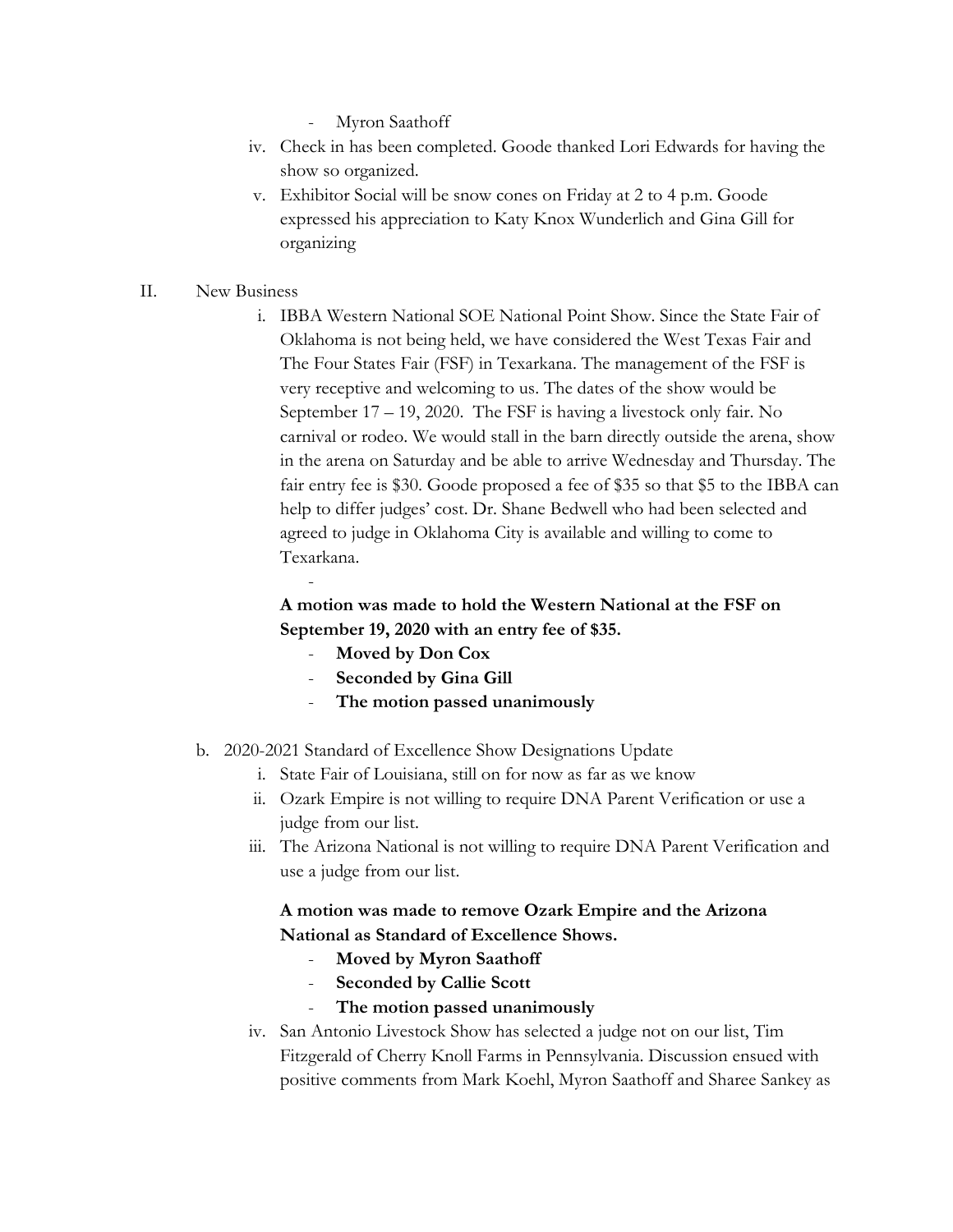to his qualifications and background with Brangus. It was decided to request his biography to be added to the approved judges list.

- c. 2021 Brangus Futurity Location and Future Site Selection
	- i. The IJBBA Coordinator Tyler Dean presented to the committee that the 2021 NJBS and Futurity will be held in Belton, Texas. The dates will be July 27 thru August  $1<sup>st</sup>$ , with the Futurity to be held on Sunday.
	- ii. We will be working to obtain funding through the State of Texas Special Events Trust to cover some of the expenses.
	- iii. Beginning in 2022 the IJBBA will begin a bidding process to select the locations of the NJBS and Futurity. The Show Committee Show Location Sub-Committee will be included in the evaluation and selection of these proposals.
- d. Sub-Committee Reports
	- i. 2021 will be the  $50<sup>th</sup>$  Anniversary of the Brangus Futurity. Goode created a sub-committee that will begin idea generation and planning.
		- Chairman Gina Gill
		- Callie Scott
		- Sharee Sankey
		- Mark Koehl
	- ii. Mark Perry presented the idea of a pen bull show as the facility in Belton can accommodate this. Mary Douglass added that past Brangus Summit held pen female and bull shows. It was also discussed that the pen show could be judged on horseback with a 50<sup>th</sup> Anniversary Sale as an added sale.
		- Other ideas discussed included: enhanced awards, commemorative program, special logo, decorations, souvenir shirts and caps; and banquet.
		- Other ideas
- e. Additional New Business
	- i. Sandra Marvel requested assistance with check in at the Florida State Fair. This will be the second Wednesday in February.
	- ii. Goode invited Marcos Borges to present an idea that he has discussed. Borges presented that there are two types of Brangus, Tropical and Northern. His observation is that judges lean towards the Northern type in the showring, and that breeders and spectators from the Tropical regions do not always understand why the Tropical phenotypes do not place as well. His idea is to consider two shows one for each type. Goode thanked Borges for his thoughts and reinforced that the judges on our approved list and selected by the Committee need to understand and appreciate the range of climates, objectives and phenotypes of our cattle.